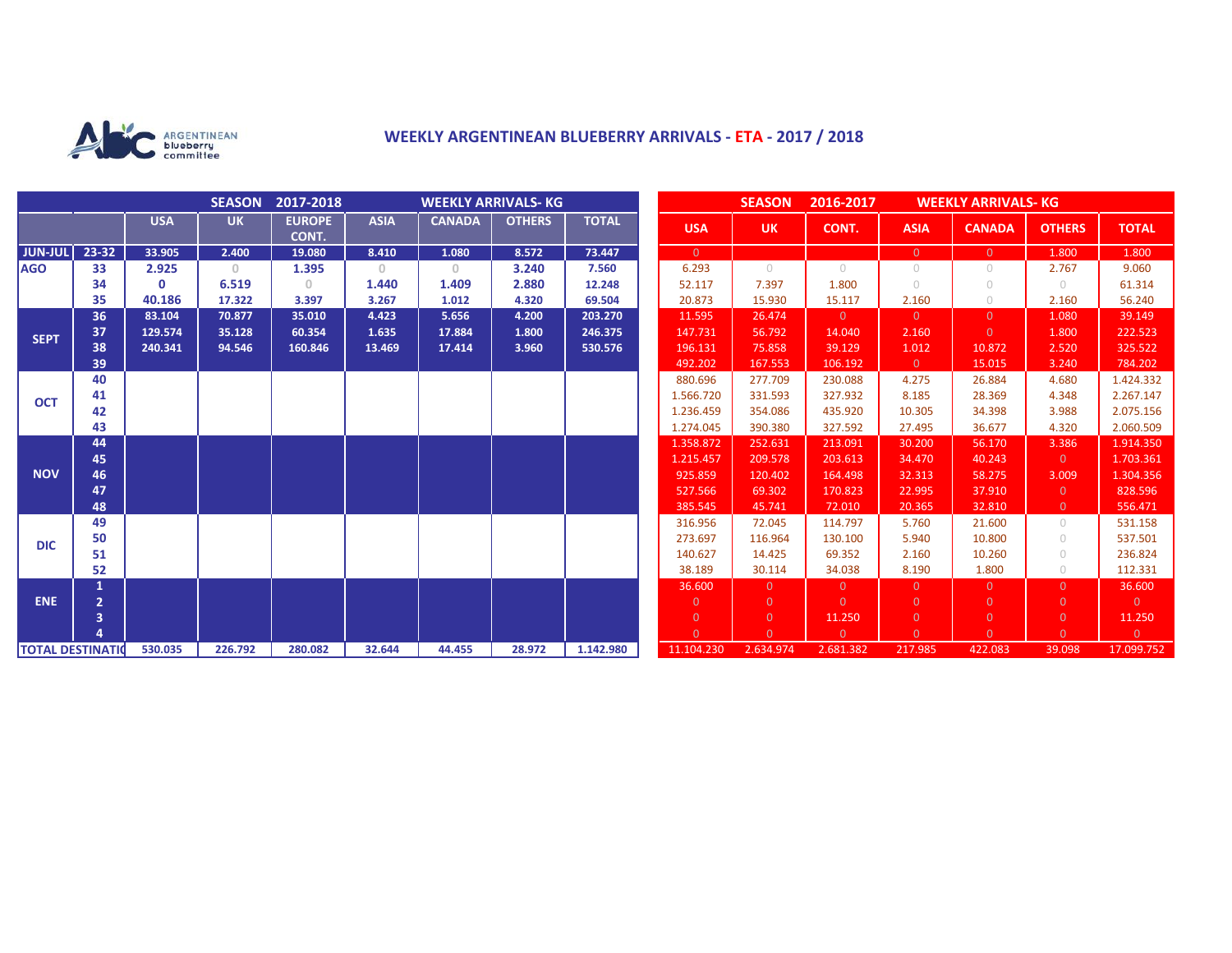

**WEEKLY ARGENTINEAN BLUEBERRY ARRIVALS - ETA - 2017 / 2018 - ALL DESTINATIONS**

**WEEKLY ARGENTINEAN BLUEBERRY ARRIVALS - ETA - 2017 / 2018 - U.S.A.**



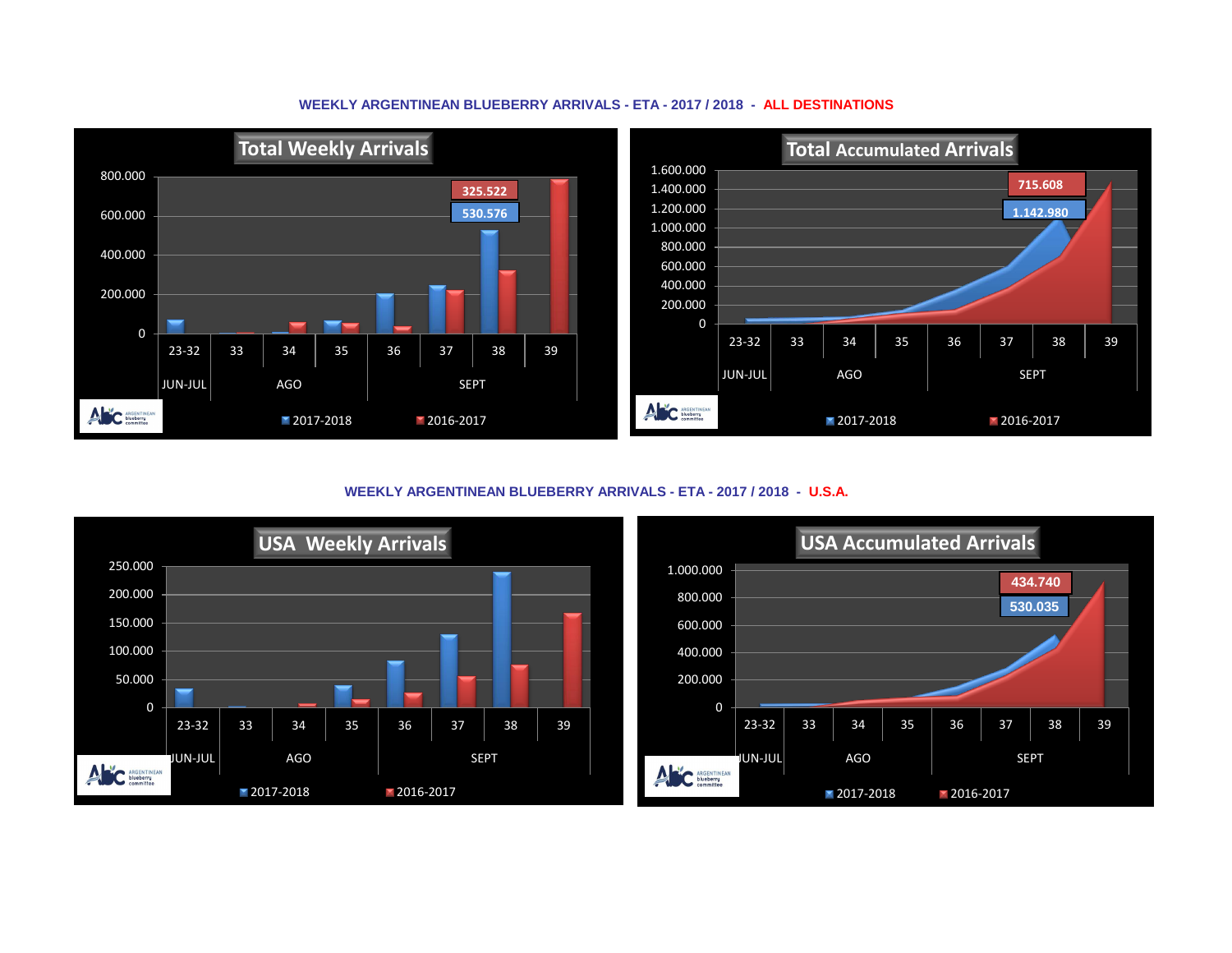## **WEEKLY ARGENTINEAN BLUEBERRY ARRIVALS - ETA - 2017 / 2018 - UK**



**WEEKLY ARGENTINEAN BLUEBERRY ARRIVALS - ETA - 2017 / 2018 - CONTINENTAL EUROPE**